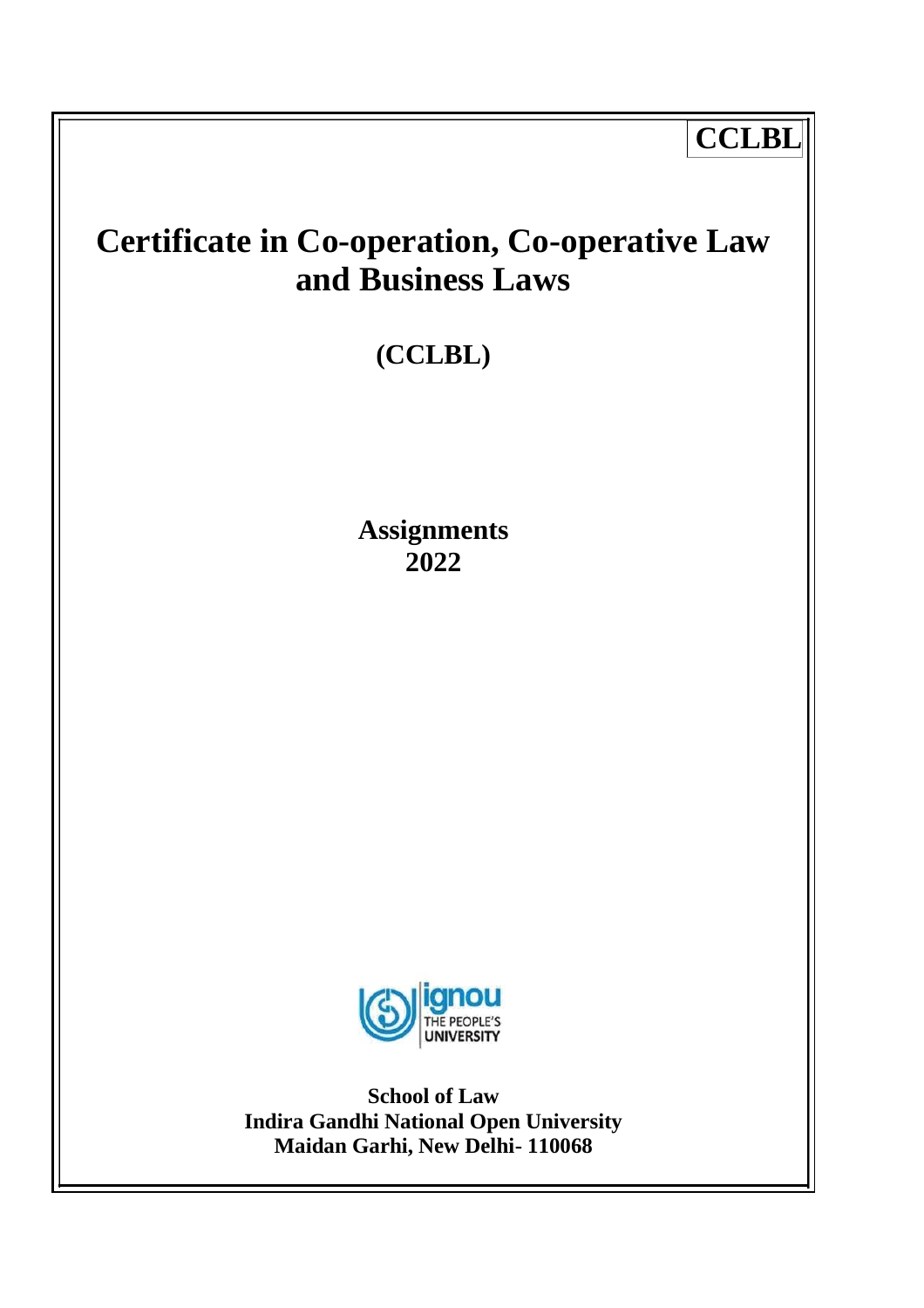## **Certificate in Co-operation, Co-operative Law and Business Laws**

Dear Student,

As explained in the Programme Guide, you will have to do four assignments for this application oriented course in Certificate in Co-operation, Co-operative Law and Business Laws. Four assignments are Tutors Marked (TMAs) and each carry 100 marks. Course distribution of assignments is as follows:

Assignment- 1 (TMA) – BLE-011 Assignment- 2 (TMA) – BLE-012 Assignment- 3 (TMA) – BLE-013 Assignment- 4 (TMA) – BLE-014

Before attempting the assignments, please read the instructions provided in the Programme Guide sent to you separately.

| <b>Assignment</b> | Date of submission                        | Where to send                 |
|-------------------|-------------------------------------------|-------------------------------|
| Nos.              |                                           |                               |
| Assignment-BLE    | For students admitted in January          | The Coordinator of your study |
| 011,012,013,014   | session $-31st$ March, 2022               | Center/Regional Centre        |
| (TMA)             |                                           |                               |
|                   |                                           |                               |
| Assignment-BLE    | For students admitted in July             | The Coordinator of your Study |
| 011,012,013,014   | session $-30^{\text{th}}$ September, 2022 | Centre/Regional Centre        |
| (TMA)             |                                           |                               |
|                   |                                           |                               |

**Submission**: The completed assignments should be submitted as per the following schedule: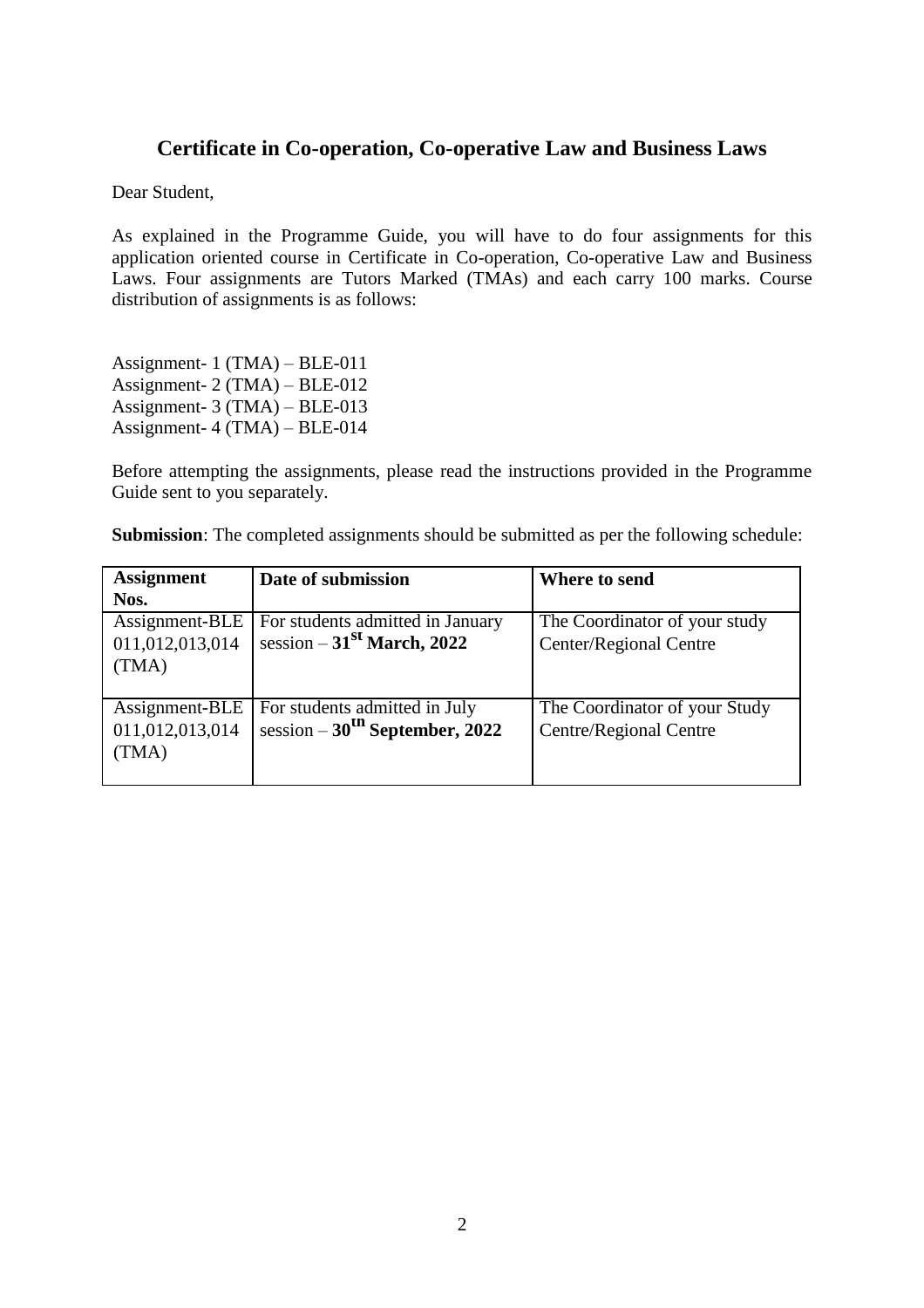## **Assignment - 1**

#### **TMA-1**

## **Co-operation: Genesis, Principles, Values, Growth and Development**

## **Course Code: BLE-011 Assignment Code: Asst-1/TMA-1/2022 Total Marks: 100**

## **Answer all questions in each category. Write answers in your own words.**

| 1.  | Write Notes on:                                                                 |      |
|-----|---------------------------------------------------------------------------------|------|
|     | Co-operative Values<br>a)                                                       | (05) |
|     | b) Dairy Co-operatives in Denmark                                               | (05) |
| 2.  | Discuss in detail the Principles of 1995 Cooperative Statement (ICA, 1995).     | (10) |
| 3.  | Discuss the development of Co-operatives under 10 <sup>th</sup> Five Year Plan. | (10) |
| 4.  | Discuss the problems faced by Cooperative Movement.                             | (10) |
| 5.  | Discuss the important features and functions of Manufacturing Co-operatives.    | (10) |
| 6.  | Discuss in detail the salient features of State Cooperative Banks (SCBs).       | (10) |
| 7.  | Discuss in detail the Functions and Problems of Marketing Co-operatives.        | (10) |
| 8.  | Discuss in detail history and functions of Fishery Co-operatives.               | (10) |
| 9.  | Discuss in detail the Importance and purpose of Tribal Cooperatives in India    | (10) |
| 10. | Discuss the Role and Functions of National Bank for Agriculture and Rural       | (10) |
|     | Development (NABARD).                                                           | (10) |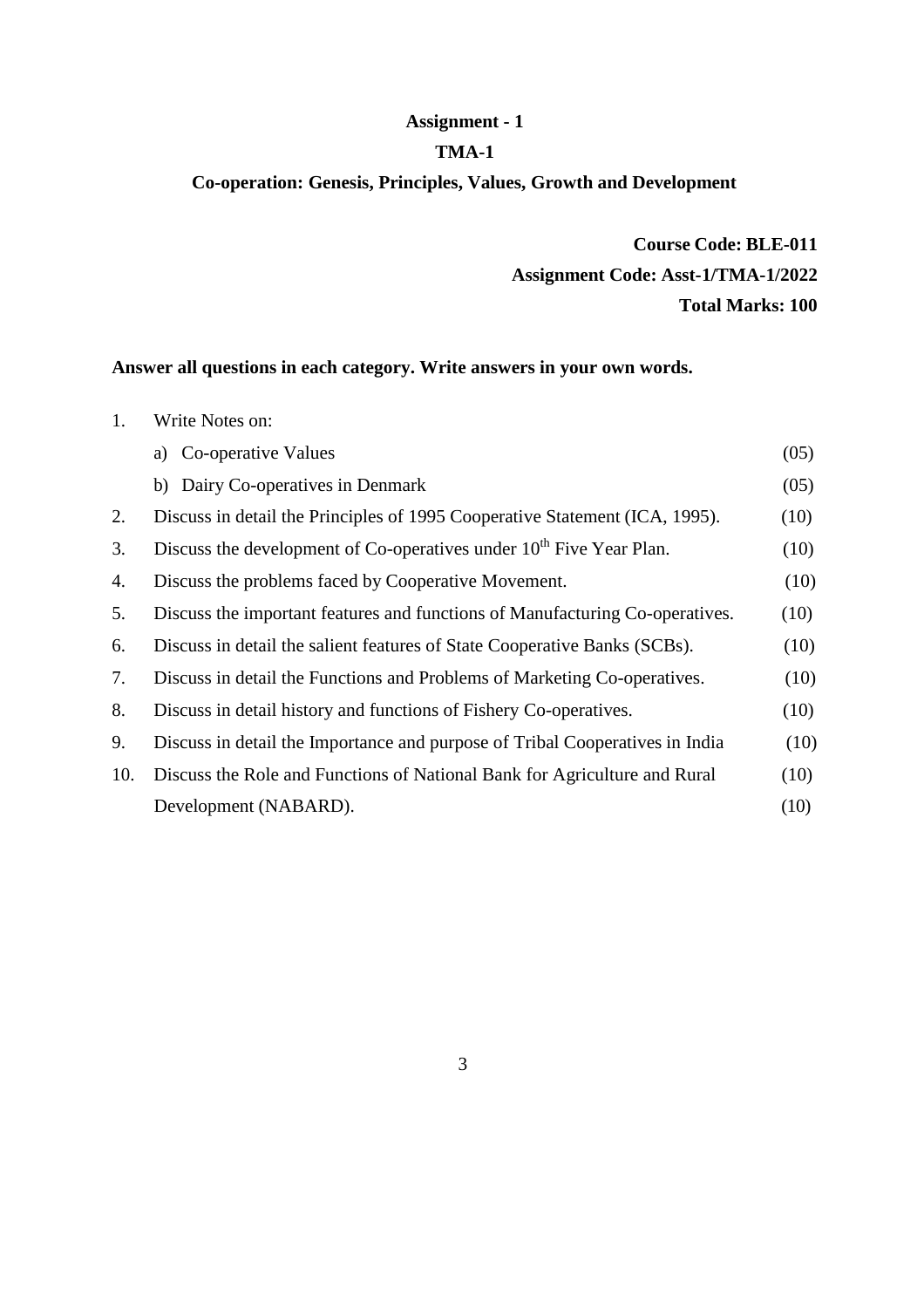## **Assignment - 2 TMA-1 Co-operative Law**

# **Course Code: BLE-012 Assignment Code: Asst-2/TMA-2/2022 Total Marks: 100**

## **Answer all questions in each category. Write answers in your own words.**

| 1.  | Discuss the distinctive features of Cooperative Legislation for success of                                                                                                           |      |
|-----|--------------------------------------------------------------------------------------------------------------------------------------------------------------------------------------|------|
|     | Cooperatives in India.                                                                                                                                                               | (10) |
| 2.  | Discuss the Evolution, Role and Functions of Cooperative Legislation in India                                                                                                        | (10) |
| 3.  | Discuss in detail the conditions for Registration of Cooperative Society                                                                                                             | (10) |
| 4.  | Discuss at least four Case laws on Membership.                                                                                                                                       | (10) |
| 5.  | Discuss the Model Powers and Functions of the Chief Executive Offices (CEO) of Co-<br>operative Society alongwith at least two decided case laws on Management Committee<br>Members. | (10) |
| 6.  | Discuss at least four Case Laws on Registration of Cooperative Society                                                                                                               | (10) |
| 7.  | Discuss the grounds for Supersession along with at least 3 case laws on                                                                                                              |      |
|     | Supersession.                                                                                                                                                                        | (10) |
| 8.  | What Constitute Corrupt Practices? Discuss at lease two decided case laws on                                                                                                         |      |
|     | Election related matters.                                                                                                                                                            | (10) |
| 9.  | Discuss the machineries available to settle Cooperative Dispute with the help of                                                                                                     |      |
|     | at least two decided case laws.                                                                                                                                                      | (10) |
| 10. | Explain the meaning of Revision. Discuss with the help of at least three decided                                                                                                     |      |
|     | case laws on Revision.                                                                                                                                                               | (10) |
|     |                                                                                                                                                                                      |      |

4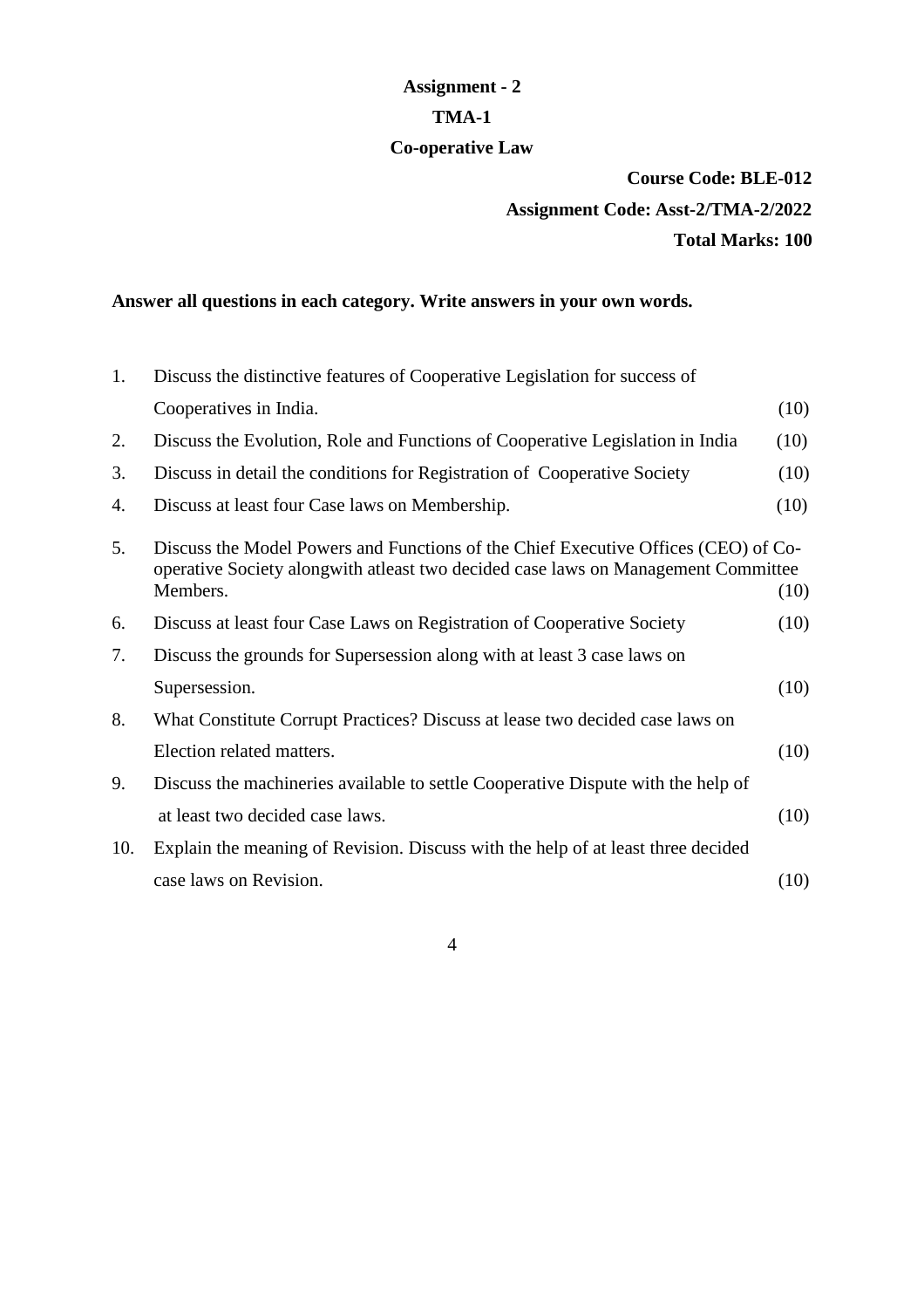## **Assignment - 3**

## **TMA-1**

## **Business Law as Applicable to Co-operative-I**

**Course Code: BLE-013 Assignment Code: Asst-3/TMA-3/2022 Total Marks: 100**

## **Answer all questions in each category. Write answers in your own words.**

| 1)             | Discuss what constitute lawful Consideration and lawful objects under the                                                                                                                                                                                                              |              |
|----------------|----------------------------------------------------------------------------------------------------------------------------------------------------------------------------------------------------------------------------------------------------------------------------------------|--------------|
|                | Indian Contract Act, 1872 along with the case law: Carlill vs. carbolic Smoke                                                                                                                                                                                                          |              |
|                | Ball Company.                                                                                                                                                                                                                                                                          | (10)         |
| 2)<br>3)<br>4) | Discuss in the meaning of Mortgage alongwith at least four types of Mortgages.<br>Discuss the process involved in the Formation of a Contract alongwith the essentials of a<br>valid Contract<br>Discuss in detail the provisions for Recovery of Dues of Co-operative Societies under | (10)<br>(10) |
|                | the Code of Civil Procedure Code, 1908                                                                                                                                                                                                                                                 | (10)         |
| 5)             | Discuss in detail the Salient Features of Service Tax                                                                                                                                                                                                                                  | (10)         |
| 6)             | Discuss the definition and essential Ingredients of the following under the Indian<br>Penal Code 1860.                                                                                                                                                                                 |              |
|                | a) Criminal Conspiracy (Sec 120A)<br>b) Dishonest Misappropriation of Properly (Sec-403)                                                                                                                                                                                               | (05)<br>(05) |
| 7)             | Discuss the definition of the following with the help of decided case laws, if any, under<br>the consumer protection Act, 1986:                                                                                                                                                        |              |
| 8)             | Adulterated<br>a)<br>b) Misbranded<br>Discuss in detail the Composition, Function and Powers of the Cyber Appellate                                                                                                                                                                    | (05)<br>(05) |
|                | Tribunal under the information Technology Act, 2002.                                                                                                                                                                                                                                   | (10)         |
| 9)             | Discuss in detail the 'Presumptions as to the Documents' under the Indian Evidence                                                                                                                                                                                                     |              |
|                | Act, 1872.                                                                                                                                                                                                                                                                             | (10)         |
| 10)            | Discuss in detail the Concepts, Need and Advantages of GST.                                                                                                                                                                                                                            | (05)         |